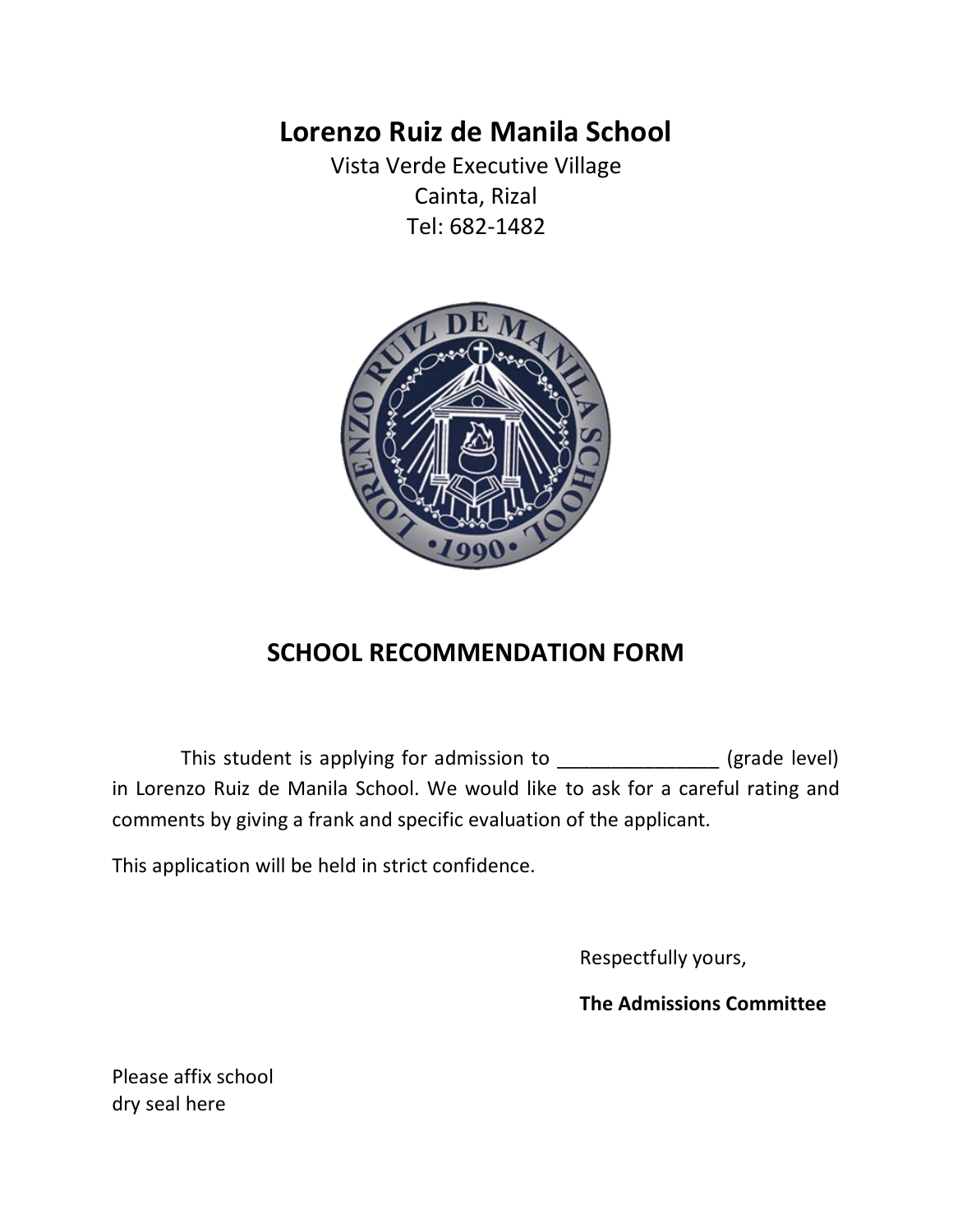### **A. Class Adviser:**

- 1. How long have you known the applicant? \_\_\_\_\_\_\_\_\_\_\_
- 2. Please check: \_\_\_\_\_\_\_\_ He/ She has no failing mark in the current year. He/ She has failing mark in the current year.

We have listed them below:

| Subject/s | Mark | <b>Grading Period</b> | Grade                 |  | as of Current |
|-----------|------|-----------------------|-----------------------|--|---------------|
|           |      |                       | <b>Grading Period</b> |  |               |
|           |      |                       |                       |  |               |
|           |      |                       |                       |  |               |
|           |      |                       |                       |  |               |

3. Please check the words which you feel would best describe the applicant. Kindly appraise him/ her objectively.

| shy        | judgmental     | responsible    | others |
|------------|----------------|----------------|--------|
| sensitive  | lazy           | spoiled        |        |
| extrovert  | has leadership | assertive      |        |
| aggressive | courteous      | obedient       |        |
| calm       | playful        | irritable      |        |
| cheerful   | quiet          | quick-tempered |        |

4. Please rate the applicant as honestly and objectively as possible:

|                               | 5         | 4         | 3    | C    |      |
|-------------------------------|-----------|-----------|------|------|------|
|                               | Excellent | Very Good | Good | Fair | Poor |
| <b>Academic Ability</b>       |           |           |      |      |      |
| <b>Study Habits</b>           |           |           |      |      |      |
| Honesty                       |           |           |      |      |      |
| Maturity                      |           |           |      |      |      |
| Punctuality                   |           |           |      |      |      |
| Leadership                    |           |           |      |      |      |
| <b>Concern for Others</b>     |           |           |      |      |      |
| <b>Reaction for Criticism</b> |           |           |      |      |      |
| Warmth of Personality         |           |           |      |      |      |
| <b>Respect for Teachers</b>   |           |           |      |      |      |
| <b>Respect for Classmates</b> |           |           |      |      |      |

#### **Recommendation:**

| I highly recommend | I recommend with reservation |
|--------------------|------------------------------|
| l recommend        | I do not recommend           |

\_\_\_\_\_\_\_\_\_\_\_\_\_\_\_\_\_\_\_\_\_\_\_\_ \_\_\_\_\_\_\_\_\_\_\_\_\_\_\_\_\_ \_\_\_\_\_\_\_\_\_\_\_\_\_\_\_

**Remarks:** \_\_\_\_\_\_\_\_\_\_\_\_\_\_\_\_\_\_\_\_\_\_\_\_\_\_\_\_\_\_\_\_\_\_\_\_\_\_\_\_\_\_\_\_\_\_\_\_\_\_\_\_\_\_\_\_\_\_\_\_\_

Signature over printed name: Position: Date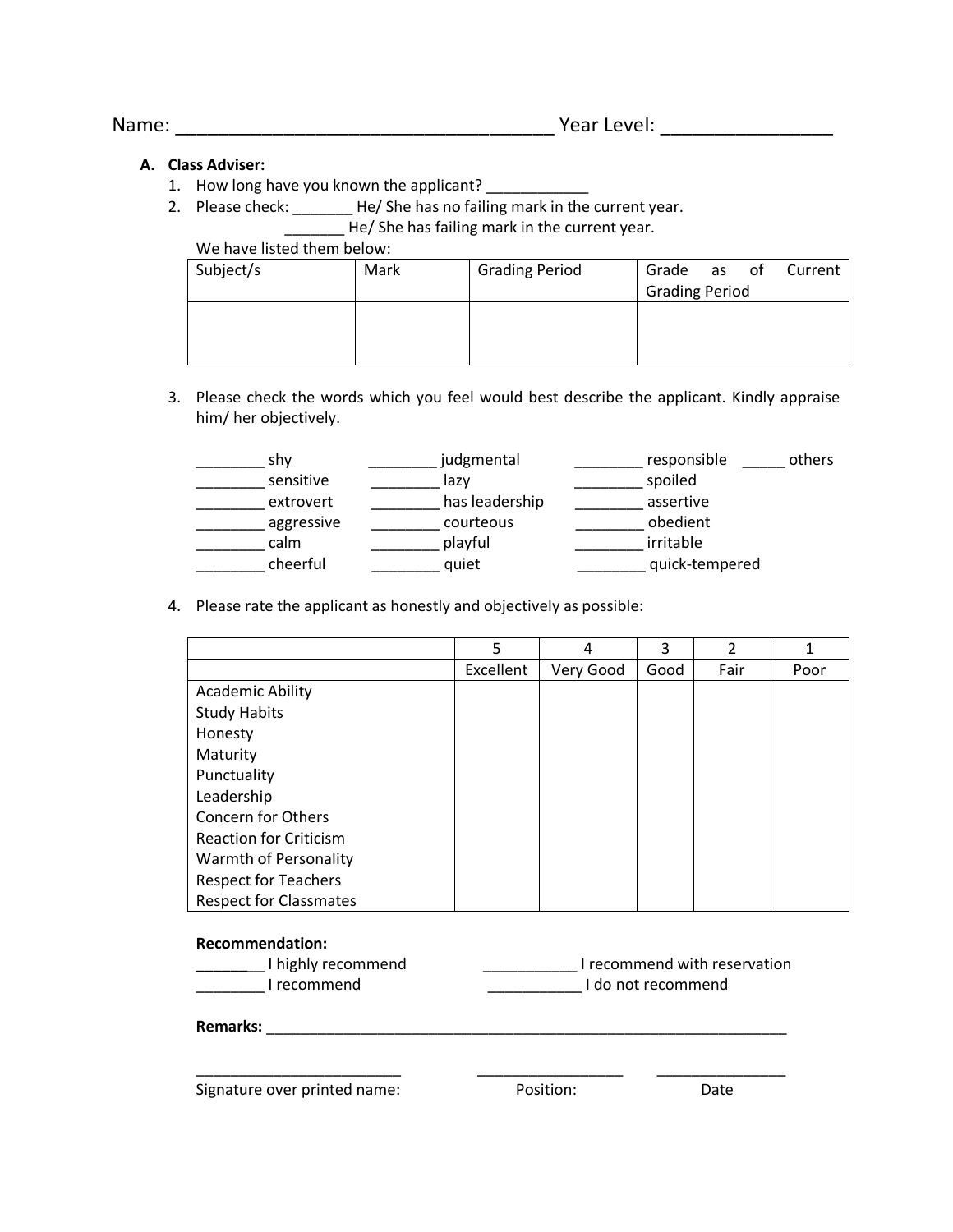## **B. Guidance Counselor:**

Was the applicant ever involved in any disciplinary offense? \_\_\_\_\_\_\_\_\_ Yes \_\_\_\_\_\_ No

\_\_\_\_\_\_\_\_\_\_\_\_\_\_\_\_\_\_\_\_\_\_\_\_\_\_\_\_\_\_\_\_\_\_\_\_\_\_\_\_\_\_\_\_\_\_\_\_\_\_\_\_\_\_\_\_\_\_\_\_\_\_\_\_\_\_\_\_\_\_\_\_ \_\_\_\_\_\_\_\_\_\_\_\_\_\_\_\_\_\_\_\_\_\_\_\_\_\_\_\_\_\_\_\_\_\_\_\_\_\_\_\_\_\_\_\_\_\_\_\_\_\_\_\_\_\_\_\_\_\_\_\_\_\_\_\_\_\_\_\_\_\_\_\_ \_\_\_\_\_\_\_\_\_\_\_\_\_\_\_\_\_\_\_\_\_\_\_\_\_\_\_\_\_\_\_\_\_\_\_\_\_\_\_\_\_\_\_\_\_\_\_\_\_\_\_\_\_\_\_\_\_\_\_\_\_\_\_\_\_\_\_\_\_\_\_\_

If yes, please specify the offense and action taken by the school?

Does the applicant have any health problems (physical or psychological) that can hamper his/ her academic & extra- curricular performance? If yes, please explain.

\_\_\_\_\_\_\_\_\_\_\_\_\_\_\_\_\_\_\_\_\_\_\_\_\_\_\_\_\_\_\_\_\_\_\_\_\_\_\_\_\_\_\_\_\_\_\_\_\_\_\_\_\_\_\_\_\_\_\_\_\_\_\_\_\_\_\_\_\_\_\_\_ \_\_\_\_\_\_\_\_\_\_\_\_\_\_\_\_\_\_\_\_\_\_\_\_\_\_\_\_\_\_\_\_\_\_\_\_\_\_\_\_\_\_\_\_\_\_\_\_\_\_\_\_\_\_\_\_\_\_\_\_\_\_\_\_\_\_\_\_\_\_\_\_ \_\_\_\_\_\_\_\_\_\_\_\_\_\_\_\_\_\_\_\_\_\_\_\_\_\_\_\_\_\_\_\_\_\_\_\_\_\_\_\_\_\_\_\_\_\_\_\_\_\_\_\_\_\_\_\_\_\_\_\_\_\_\_\_\_\_\_\_\_\_\_\_ \_\_\_\_\_\_\_\_\_\_\_\_\_\_\_\_\_\_\_\_\_\_\_\_\_\_\_\_\_\_\_\_\_\_\_\_\_\_\_\_\_\_\_\_\_\_\_\_\_\_\_\_\_\_\_\_\_\_\_\_\_\_\_\_\_\_\_\_\_\_\_\_

\_\_\_\_\_\_\_\_\_\_\_\_\_\_\_\_\_\_\_\_\_\_\_\_\_\_\_\_\_\_\_\_\_\_\_\_\_\_\_\_\_\_\_\_\_\_\_\_\_\_\_\_\_\_\_\_\_\_\_\_\_\_\_\_\_\_\_\_\_\_\_\_

\_\_\_\_\_\_.

 $\overline{\phantom{a}}$ 

| <b>Standardized Test Taken</b> | <b>Date</b> | <b>Result</b> | Interpretation |
|--------------------------------|-------------|---------------|----------------|
|                                |             |               |                |
|                                |             |               |                |
|                                |             |               |                |
|                                |             |               |                |
|                                |             |               |                |
|                                |             |               |                |
|                                |             |               |                |
|                                |             |               |                |

### **Recommendation:**

| I highly recommend | I recommend with reservation |
|--------------------|------------------------------|
| l recommend        | I do not recommend           |

\_\_\_\_\_\_\_\_\_\_\_\_\_\_\_\_\_\_\_\_\_\_\_\_\_\_\_\_\_\_\_\_\_\_\_\_\_\_\_\_\_\_\_\_\_\_\_\_\_\_\_\_\_\_\_\_\_\_\_\_\_\_\_\_\_\_\_\_\_ \_\_\_\_\_\_\_\_\_\_\_\_\_\_\_\_\_\_\_\_\_\_\_\_\_\_\_\_\_\_\_\_\_\_\_\_\_\_\_\_\_\_\_\_\_\_\_\_\_\_\_\_\_\_\_\_\_\_\_\_\_\_\_\_\_\_\_\_\_

\_\_\_\_\_\_\_\_\_\_\_\_\_\_\_\_\_\_\_\_\_\_\_\_ \_\_\_\_\_\_\_\_\_\_\_\_\_\_\_\_\_ \_\_\_\_\_\_\_\_\_\_\_\_\_\_\_

**Remarks:** 

Signature over printed name: The Position: Position: Date